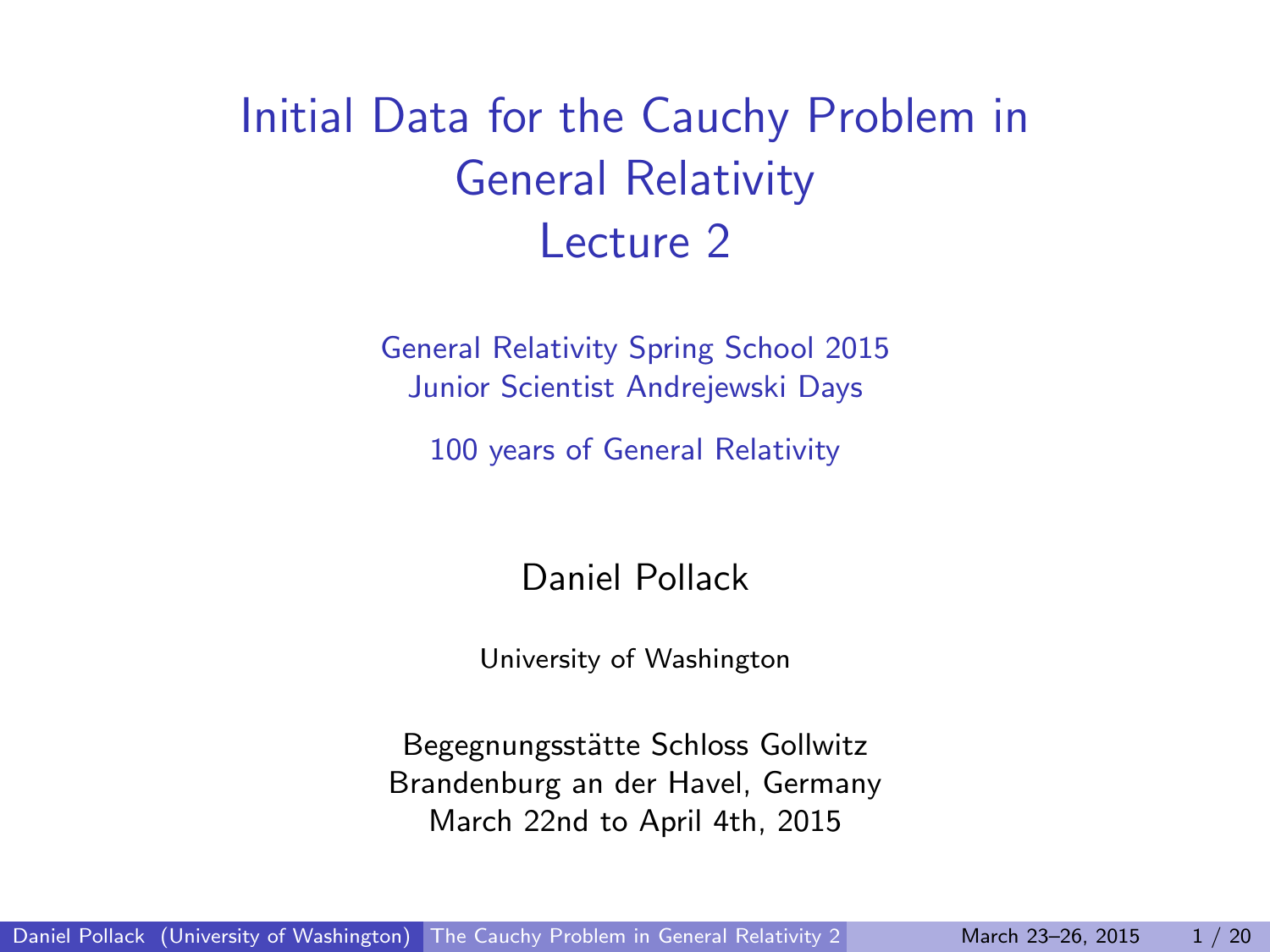### Introduction

This mini-course will be a brief tour through certain parts of mathematical relativity. Results will be presented mainly without proofs but we hope to present enough background to enable you appreciate some recent results in the area.

Here is a brief plan of the 4 lectures.

- **Lecture 1**: Introduction to Lorentzian geometry and causal theory.
- Lecture 2: The Einstein equations from the PDE perspective. The constraint equations and the local existence theorem of Choquet-Bruhat.
- **Lecture 3:** Solving the constraint equations via the conformal method
- **Lecture 4:** Topological censorship from the initial data point of view.

The final lecture is based on Topological censorship from the initial data point of view, (with Michael Eichmair and Gregory Galloway). (ArXiv:1204.0278) J. Differential Geometry 95 (2013), 389–405.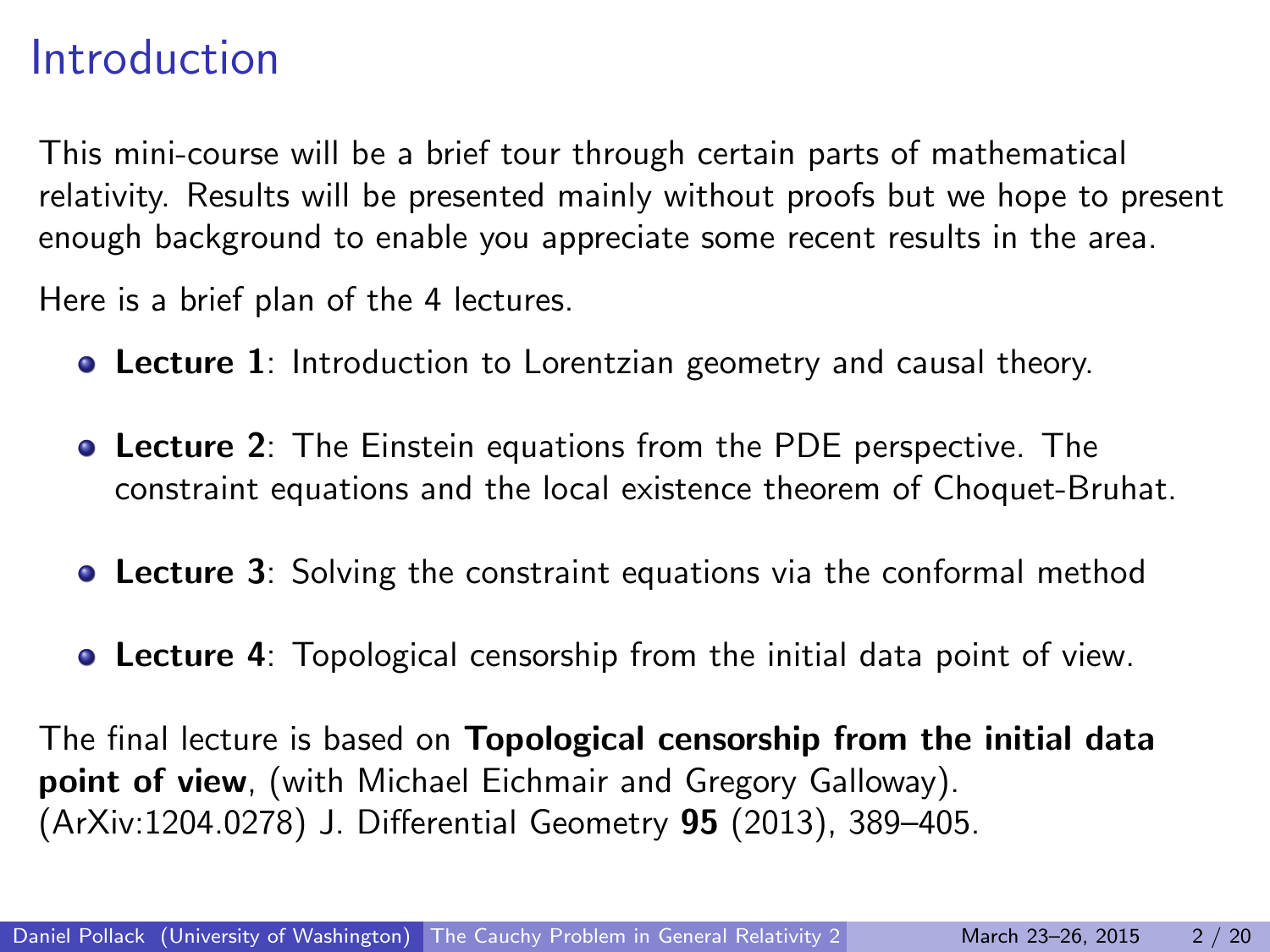## Lecture 2: The Einstein Field Equations

We wish to view the Einstein field equations as an (evolutionary) PDE system for an Lorentzian space-time M:

<span id="page-2-0"></span>
$$
Ric(g) - \frac{1}{2}R(g)g + \Lambda g = 8\pi \frac{G}{c^4}T
$$
 (1)

- unknown:  $g = g_{ab}$  is a Lorentz metric
- $Ric(g) = R_{ab}$  is the Ricci curvature
- $R(g)$  is the scalar curvature
- $T = T_{ab}$  is the stress-energy-momentum tensor. This encodes the non-gravitational physics (e.g. electromagnetic fields)
- We will work in units where  $G = c = 1$ . The factor of  $8\pi$  comes from considering the Newtonian limit, so that these equations reduce to Newtonian gravity at speeds much slower than the speed of light.
- A is the "cosmological constant" which may be zero (but is currently thought to be positive in our Universe)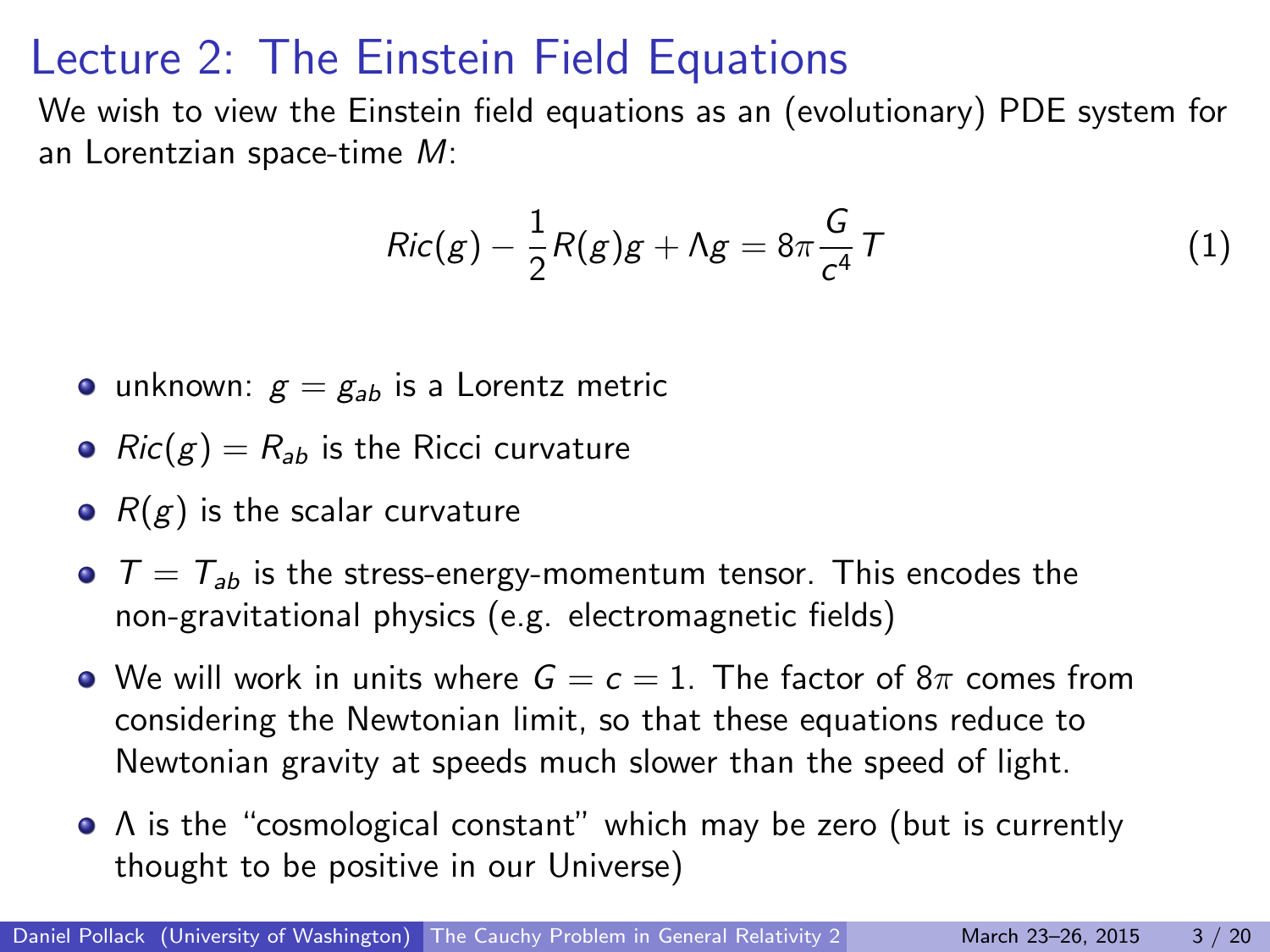#### The Einstein Equations as a system of PDE

For simplicity, we will consider the vacuum Einstein equations, where  $T \equiv 0$ . Exercise: by taking traces, one sees that here the Einstein equations reduce to

<span id="page-3-0"></span>
$$
Ric(g) = 0. \tag{2}
$$

Let's begin to understand this as a system of PDEs for the unknown metric  $g$  by trying to understand equation [\(2\)](#page-3-0) as an equation consisting of derivatives for the metric components relative to a coordinate basis  $\{\partial_\mu\}$  of  $T_pM$ . First recall that the Christoffel symbols are defined by

$$
\nabla_{\partial_{\alpha}}\partial_{\beta} = \Gamma^{\gamma}_{\alpha\beta}\partial_{\gamma},
$$

Where  $\nabla$  is the Levi-Cevita connection (covariant derivative). (We employ the summation convention that we sum over repeated indices.)

Exercise: Show that, in terms of the metric

$$
\Gamma_{\alpha\beta}^{\gamma} = \frac{1}{2} g^{\gamma\delta} (\partial_{\beta} g_{\alpha\delta} + \partial_{\alpha} g_{\beta\delta} - \partial_{\delta} g_{\alpha\beta}).
$$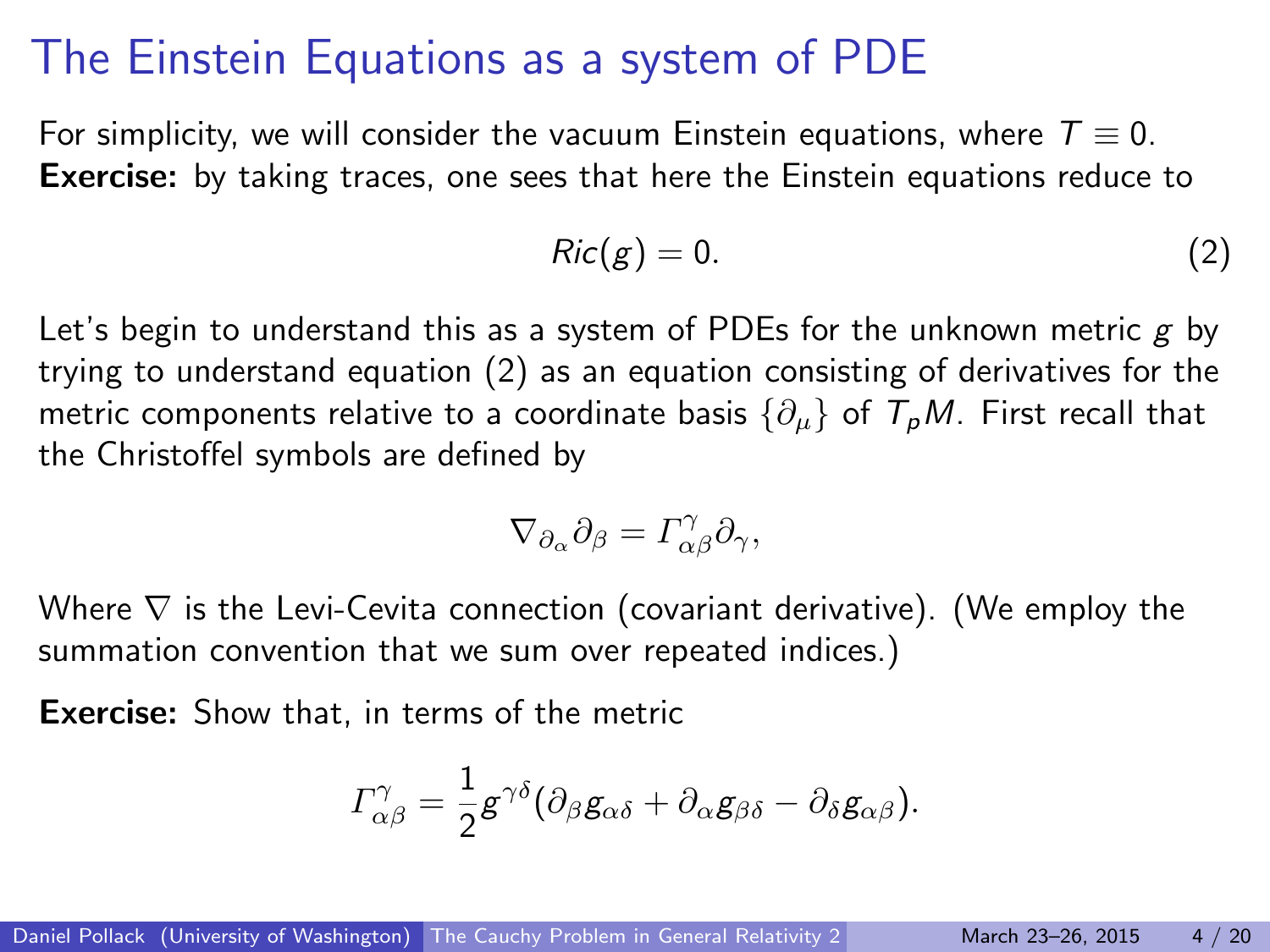## The Einstein Equations as a system of PDE (cont.)

The Riemann curvature is defined by

$$
R(X, Y)Z = \nabla_X \nabla_Y Z - \nabla_Y \nabla_X Z - \nabla_{[X, Y]} Z.
$$

The components of the Riemann curvature tensor, relative to the coordinate basis, are defined by

$$
R^{\alpha}_{\beta\gamma\delta} = \langle dx^{\alpha}, R(\partial_{\gamma}, \partial_{\delta})\partial_{\beta} \rangle.
$$

Exercise: this leads to the formula

$$
R^{\alpha}_{\beta\gamma\delta} = \partial_{\gamma} \Gamma^{\alpha}_{\beta\delta} - \partial_{\delta} \Gamma^{\alpha}_{\beta\gamma} + \Gamma^{\alpha}_{\sigma\gamma} \Gamma^{\sigma}_{\beta\delta} - \Gamma^{\alpha}_{\sigma\delta} \Gamma^{\sigma}_{\beta\gamma},
$$

with the components of the Ricci tensor given by the sum

$$
R_{\alpha\beta}=R^{\gamma}_{\alpha\gamma\beta}.
$$

This shows that the Ricci tensor is linear in the second derivatives of the metric, with coefficients which are rational in the components of the metric, and quadratic in the first derivatives of the metric, again with coefficients which are rational in  $g$ .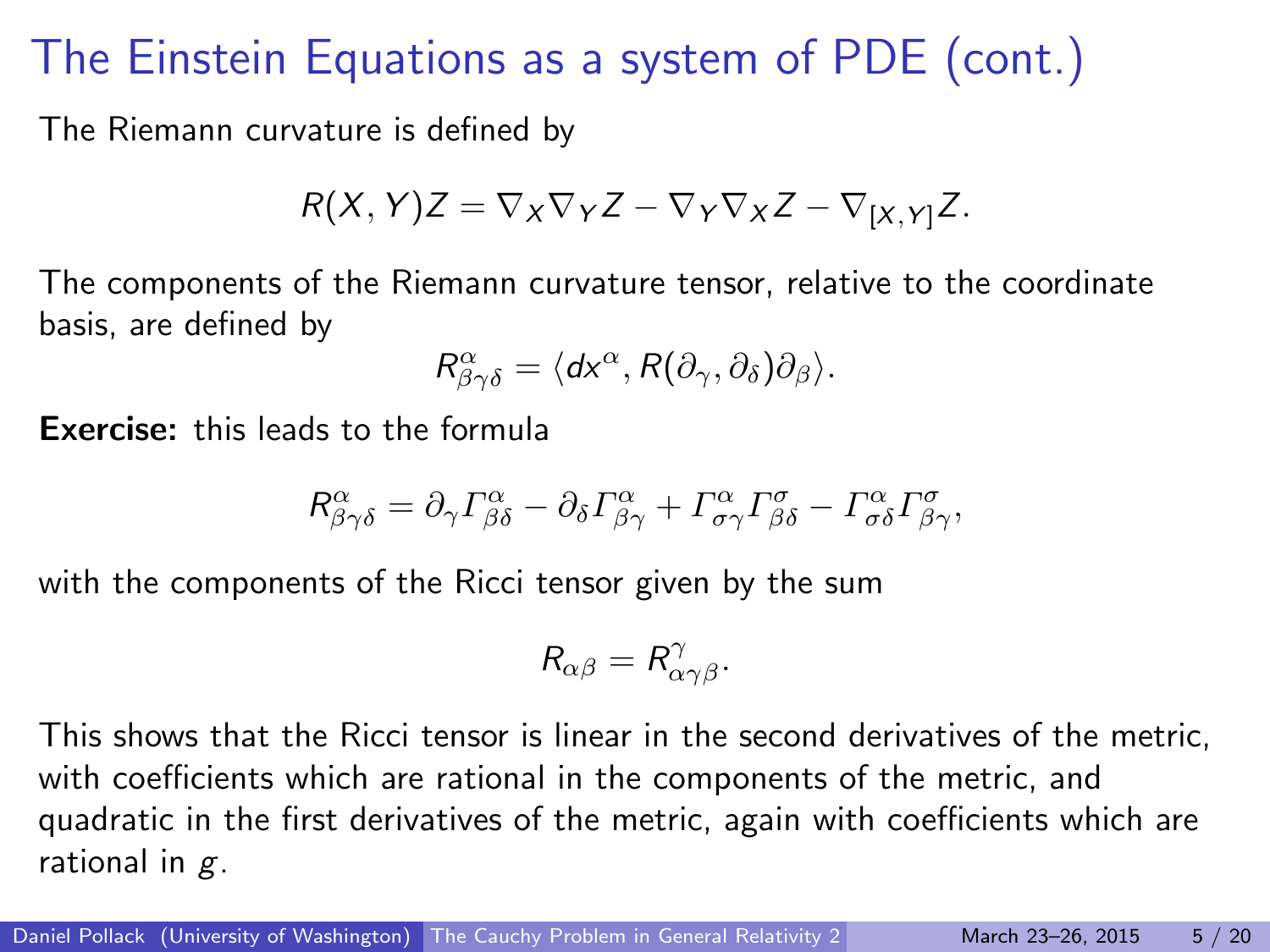# The Einstein Equations as a system of PDE (cont.)

Thus the vacuum Einstein equations are a second order system of quasi-linear (linear in the highest order derivatives) partial differential equations for the unknown metric  $g$ .

Systems of (nonlinear) PDE with good algebraic properties of the terms involving the highest order derivatives have been well studied and there are many methods to approach solving these types of equations. However [\(2\)](#page-3-0) does not fall into any of these classes (e.g. elliptic, parabolic and hyperbolic systems of equations) in an arbitrary coordinate system.

The most significant difficulty with [\(2\)](#page-3-0) from the PDE point of view is the high degree of non-uniqueness. This is due to the naturality of the equation. which leads to the coordinate or diffeomorphism invariance: if  $\phi : M \to M$  is a diffeomorphism then

$$
\phi^*(Ric(g)) = Ric(\phi^*g).
$$

Thus, if g is a solution to [\(2\)](#page-3-0) on M, so is  $\phi^*g$ .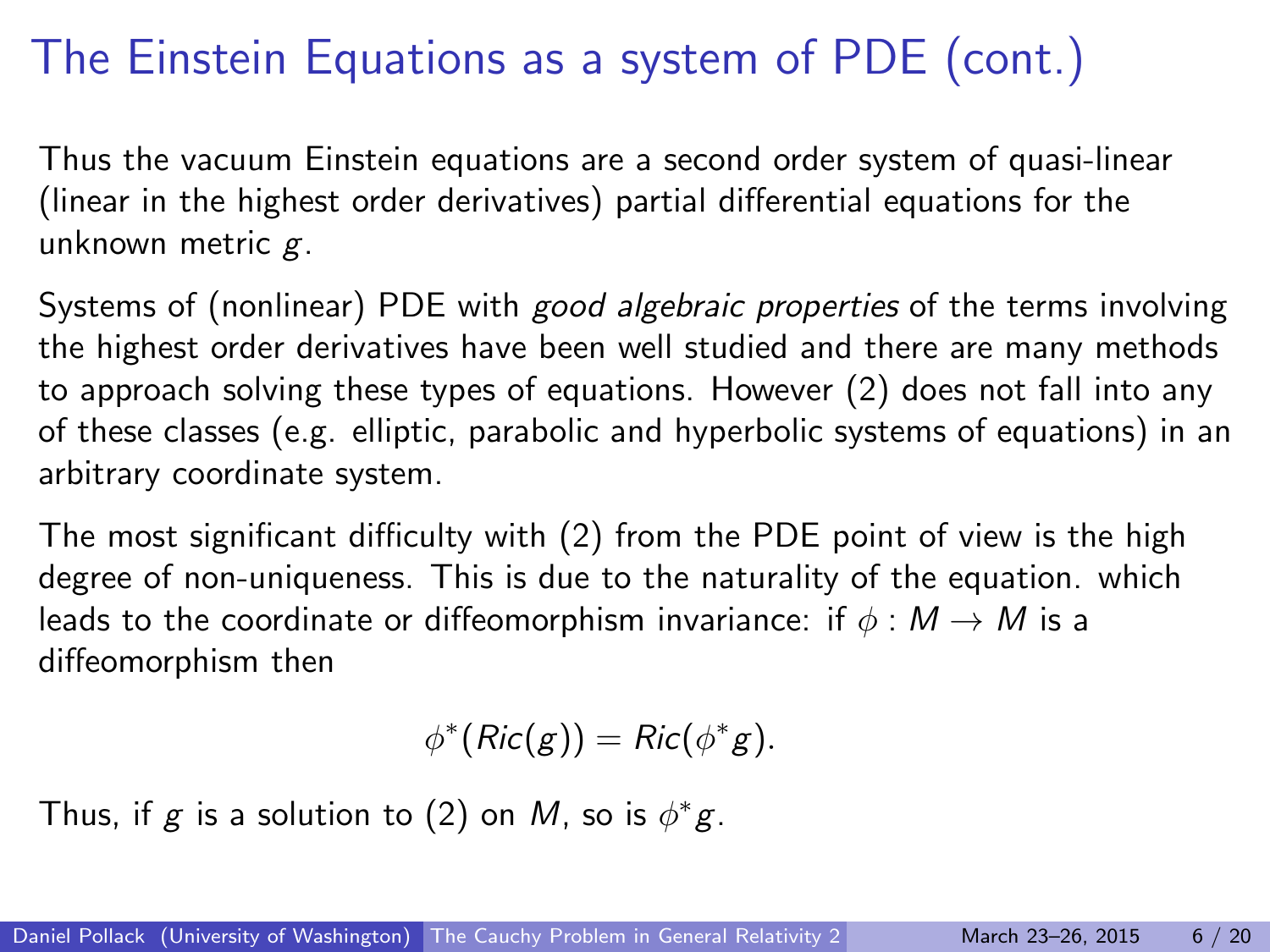### The Einstein Equations as a system of PDE (cont.)

Another way to express this, locally, is as follows. Suppose that, with respect to coordinates  $\{ {\sf x}^{\mu} \}$ , we have a matrix of functions  ${\sf g}_{\mu \nu}({\sf x})$  satisfying the quasi-linear system of PDE arising from [\(2\)](#page-3-0) as previously described. If we perform a coordinate change  $x^\mu \to y^\alpha (x^\mu)$ , then the matrix of functions  $\tilde{g}_{\alpha\beta}(y)$  defined by

$$
g_{\mu\nu}(x) \longrightarrow \tilde{g}_{\alpha\beta}(y) = g_{\mu\nu}(x(y)) \frac{\partial x^{\mu}}{\partial y^{\alpha}} \frac{\partial x^{\nu}}{\partial y^{\beta}}
$$

will also solve  $(2)$  (where the resulting x-derivatives are replaced by y-derivatives).

In the language of physics, one says that the diffeomorphism group expresses the gauge freedom of the Einstein field equations. Remarkably, in 1952, Yvonne Choquet-Bruhat proved that there is an underlying system of hyperbolic PDE governing the behavior of [\(2\)](#page-3-0). This involves the introduction of a special set of coordinates (which in particular, breaks the diffeomorphism invariance) and the exploitation of the Bianchi identity together with the Einstein constraint equations to obtain a solution of the geometric equation.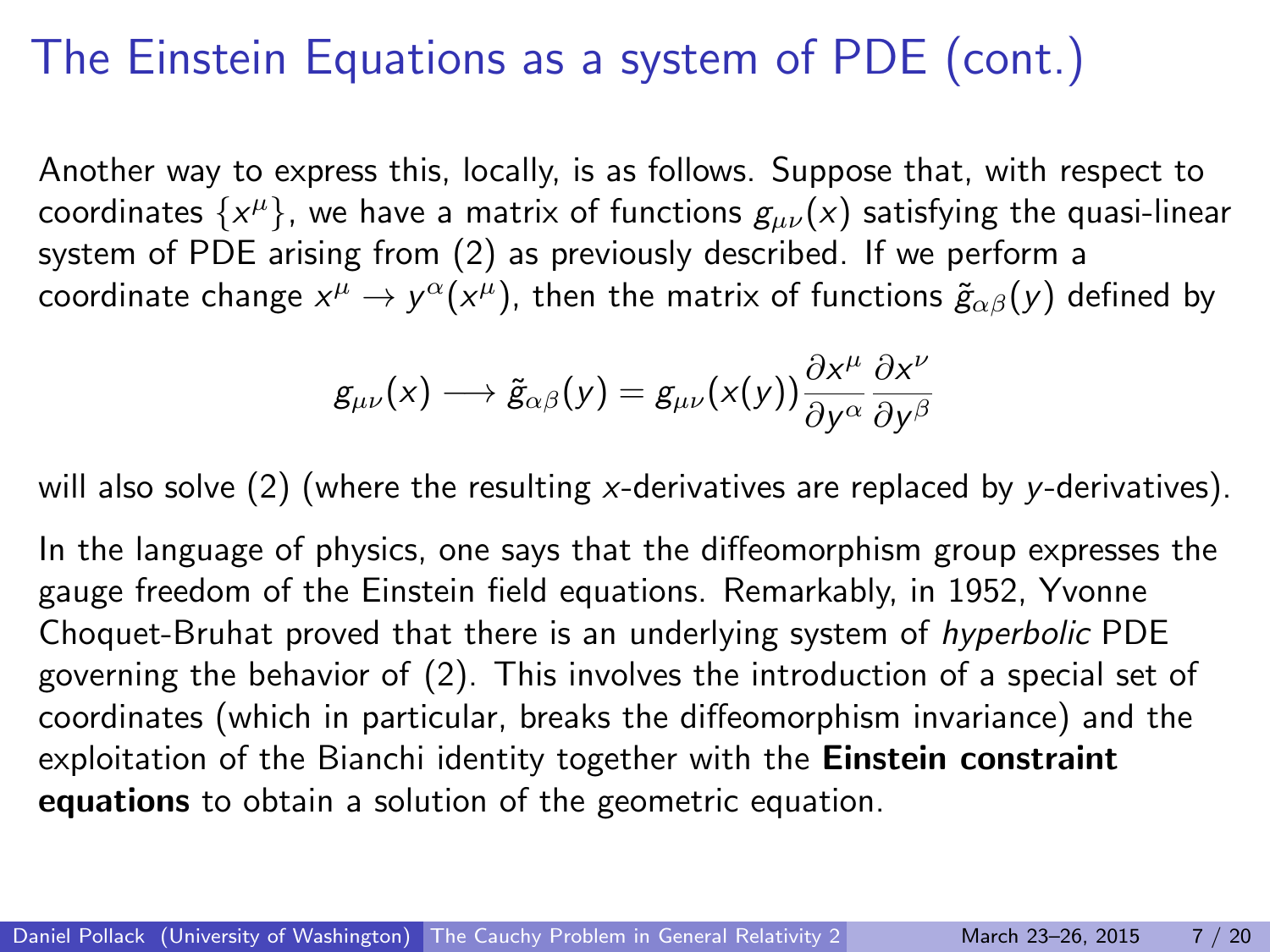#### The Geometry of Spacelike Hypersurfaces Let  $(M, g)$  be a spacetime and let

 $i: V \hookrightarrow M$ 

be an embedded spacelike hypersurface. This means that the induced metric  $h = i^*(g)$  on  $V$  is Riemannian (i.e. has positive definite signature). Let  $\eta$  denote the timelike future-pointing unit normal vector field to V. If we let  $\nabla$  be the Levi-Cevita connection on  $(M, g)$  and  $\nabla^{V}$  be the Levi-Cevita connection on  $(V, h)$  then recall that the second fundamental form, K on V, is defined by considering vector fields  $X$  and  $Y$  tangent to  $V$  and setting

$$
\nabla_X Y = \nabla^V_X Y + K(X, Y)\eta,
$$

so that, for each  $p \in V$ 

$$
K: T_p V \times T_p V \longrightarrow \mathbb{R}.
$$

**Exercise:** using the fact that  $\nabla$  is torsion free and compatible with g, one can see that

$$
K(X, Y) = g(\nabla_X \eta, Y) \implies K(X, Y) = K(Y, X),
$$

so  $K$  is symmetric.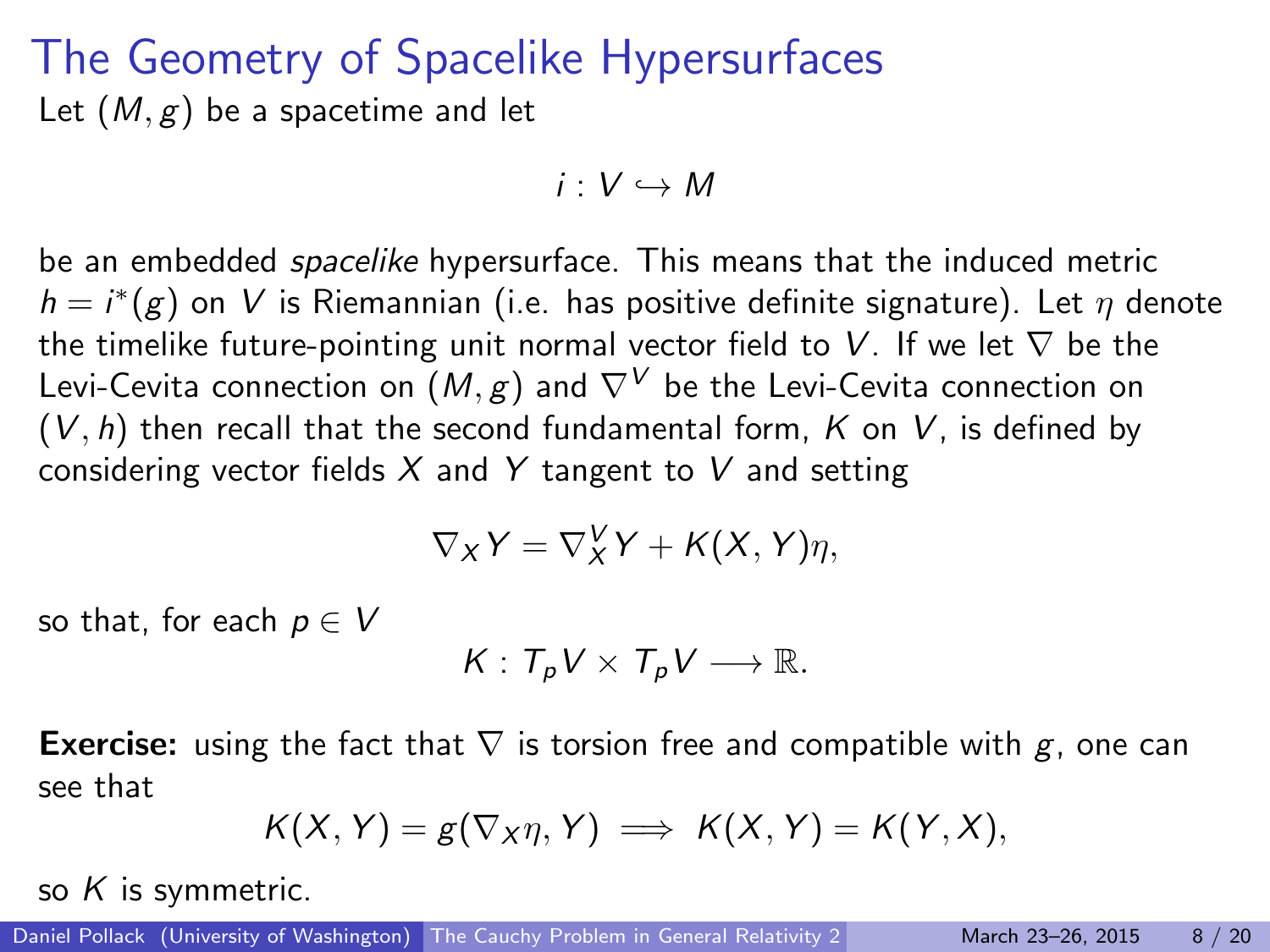# The Geometry of Spacelike Hypersurfaces (cont.)

A time function  $t$  on  $(\mathcal{M},g)$  is *adapted to*  $V$  if  $V$  is a level set of  $t.$  If  $x=\{x^i\}$ are local coordinates on V then  $(x, t)$  form adapted local coordinates for M near  $V$ . With respect to such a coordinate system, the *lapse-shift* form for the vector field  $\eta$  is

$$
\eta = N^{-1}(\frac{\partial}{\partial t} - X^i \frac{\partial}{\partial x^i})
$$

where  $N$  is call the lapse function and  $X=X^i\frac{\partial}{\partial x^i}$  is called the shift vector field.

#### **Exercise**

In terms of h, N and  $X$  the ambient metric on M is expressed in these coordinates by

$$
g = -N^2 dt^2 + h_{ij} (dx^i + X^i dt)(dx^j + X^j dt)
$$

and the second fundamental form is given by

$$
K_{ij} = K\left(\frac{\partial}{\partial x^i}, \frac{\partial}{\partial x^j}\right) = \frac{1}{2}N^{-1}\left(\frac{\partial h_{ij}}{\partial t} - \mathcal{L}_X h_{ij}\right),
$$

where  $\mathcal{L}_{X} h_{ii}$  is the Lie derivative of the spatial metric h in the direction X.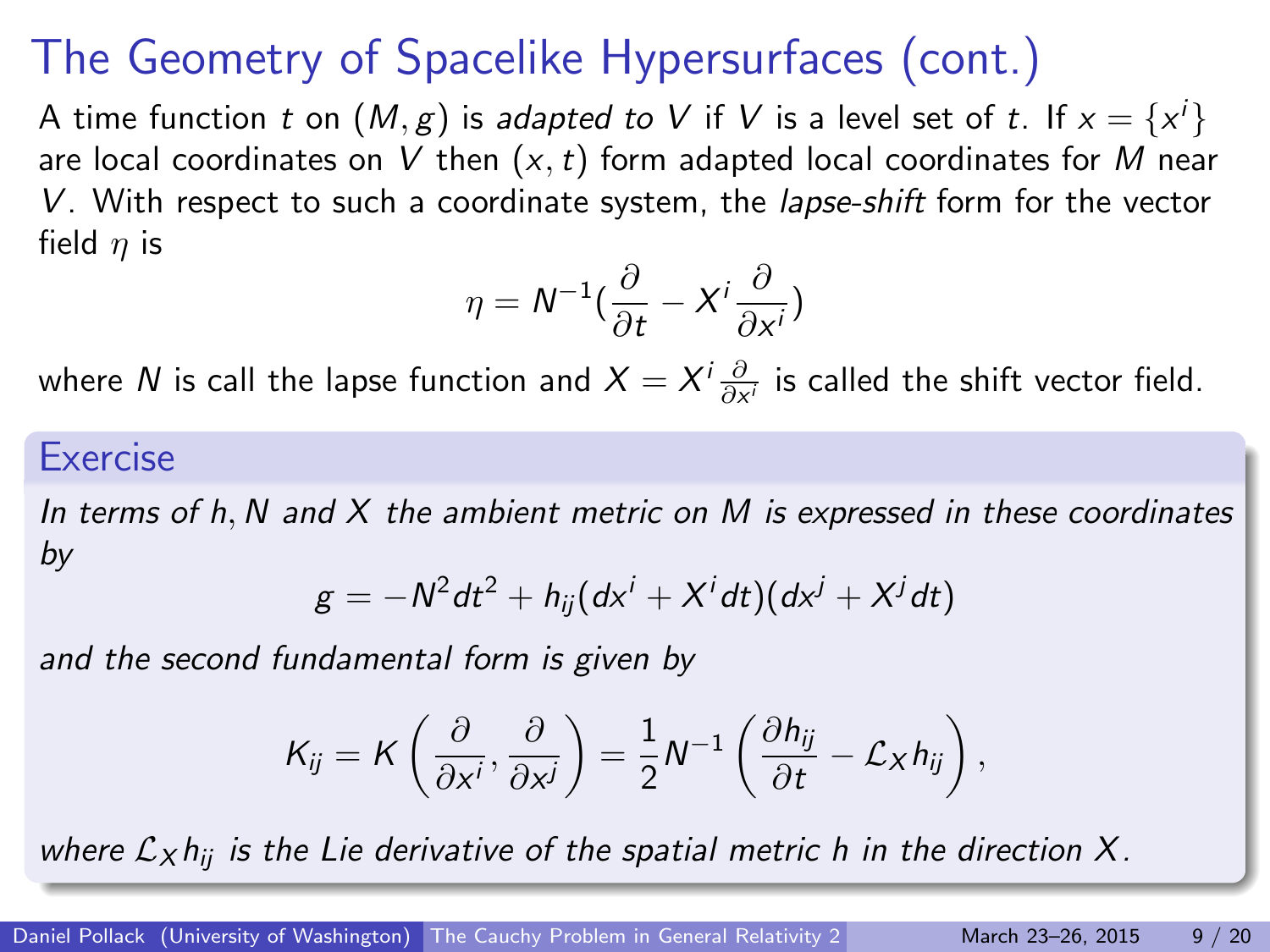#### The Geometry of Spacelike Hypersurfaces (cont.)

In particular, this gives a formula for the time derivative of the spatial metric

$$
\frac{\partial}{\partial t}h_{ij}=2NK_{ij}+\mathcal{L}_Xh_{ij},
$$

so in the special case when  $N\equiv 1$  and  $X\equiv 0$  (i.e.  $\frac{\partial}{\partial t}=\eta)$  we have

$$
\frac{\partial}{\partial t}h_{ij}=2K_{ij}.
$$

Let's return to the general Einstein field equations [\(1\)](#page-2-0) with  $\Lambda = 0$ , writing them with respect to an adapted local frame for  $V \hookrightarrow M$ . We define the Einstein tensor  $G_{\mu\nu}$  via the left hand side of the equation:

<span id="page-9-0"></span>
$$
G_{\mu\nu}\equiv R_{\mu\nu}-\frac{1}{2}Rg_{\mu\nu}=8\pi T_{\mu\nu}.
$$
 (3)

Recall that the vacuum equations simplify to vanishing Ricci curvature:

$$
G_{\mu\nu}=0 \Longleftrightarrow R_{\mu\nu}=0.
$$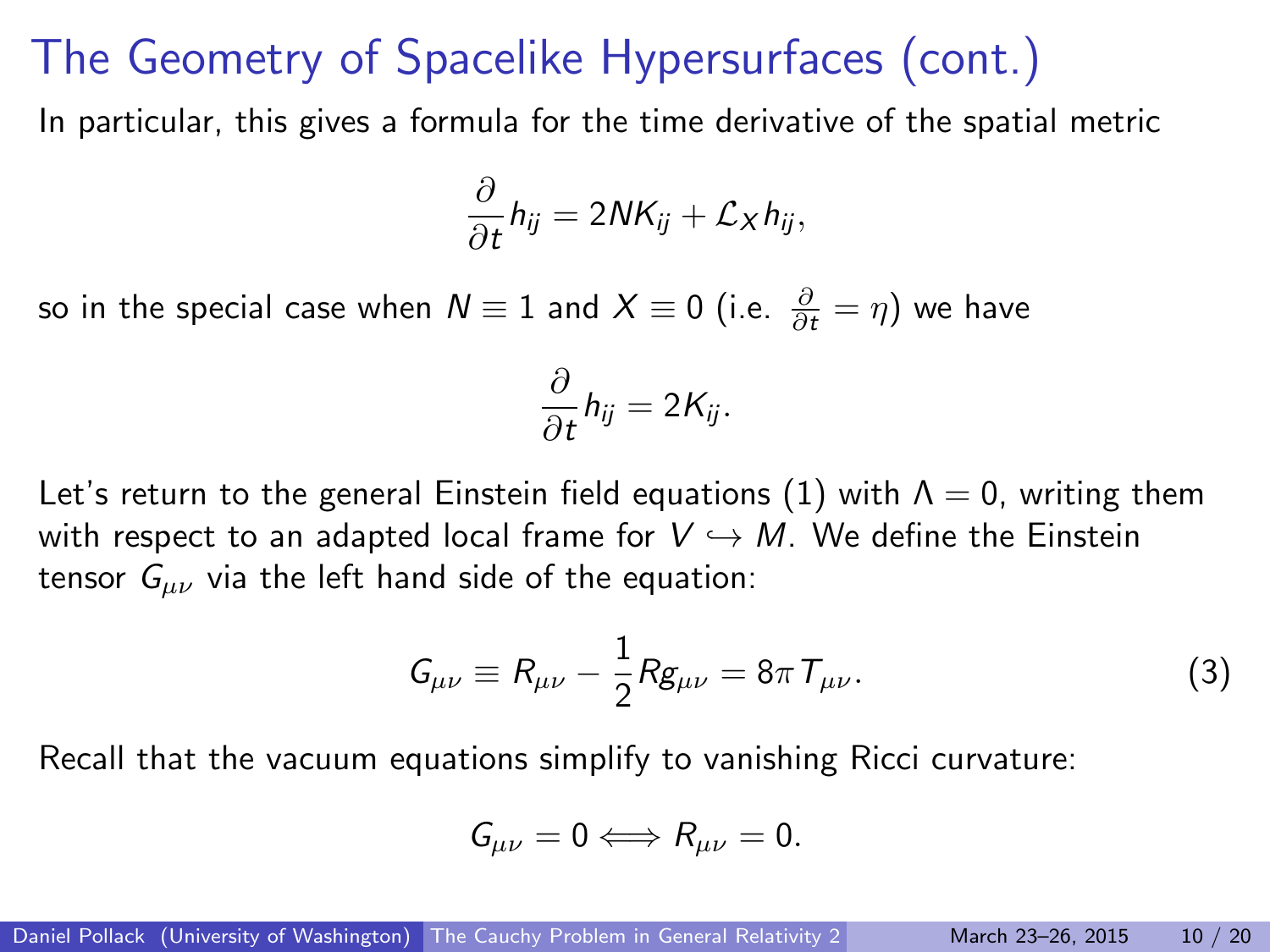## The Einstein Constraint Equations

The Gauss and Codazzi equations for  $V \hookrightarrow M$  tell us that the ambient Einstein equations  $(3)$  on M impose relationship on the intrinsic and extrinsic curvatures of  $(V, h) \hookrightarrow (M, g)$  and the components of the stress-energy-momentum tensor  $T_{\mu\nu}$  in a local adapted frame.

#### Proposition (The Einstein Constraint Equations)

If  $(M, g)$  is a spacetime satisfying the Einstein field equations [\(3\)](#page-9-0), and  $V \hookrightarrow M$  is a spacelike hypersurface with induced Riemannian metric h and second fundamental form K then

$$
R(h) - |K|_h^2 + (\text{tr}_h K)^2 = 16\pi T_{00} = 2G_{00} = 2\rho
$$
 (4)

<span id="page-10-1"></span><span id="page-10-0"></span>
$$
\mathrm{div}K - \nabla(\mathrm{tr}_h K) = 8\pi T_{0i} = G_{0i} = J \tag{5}
$$

where  $\mathrm{div} K = \nabla_j K^j_{\;j}$ 

The scalar function  $\rho$  is called the *local mass density* and the vector field J is called the *local current density* of the set  $(V, h, K)$ . Equation [\(4\)](#page-10-0) is called the Hamiltonian constraint equation and Equation [\(5\)](#page-10-1) is call the momentum constraint equation.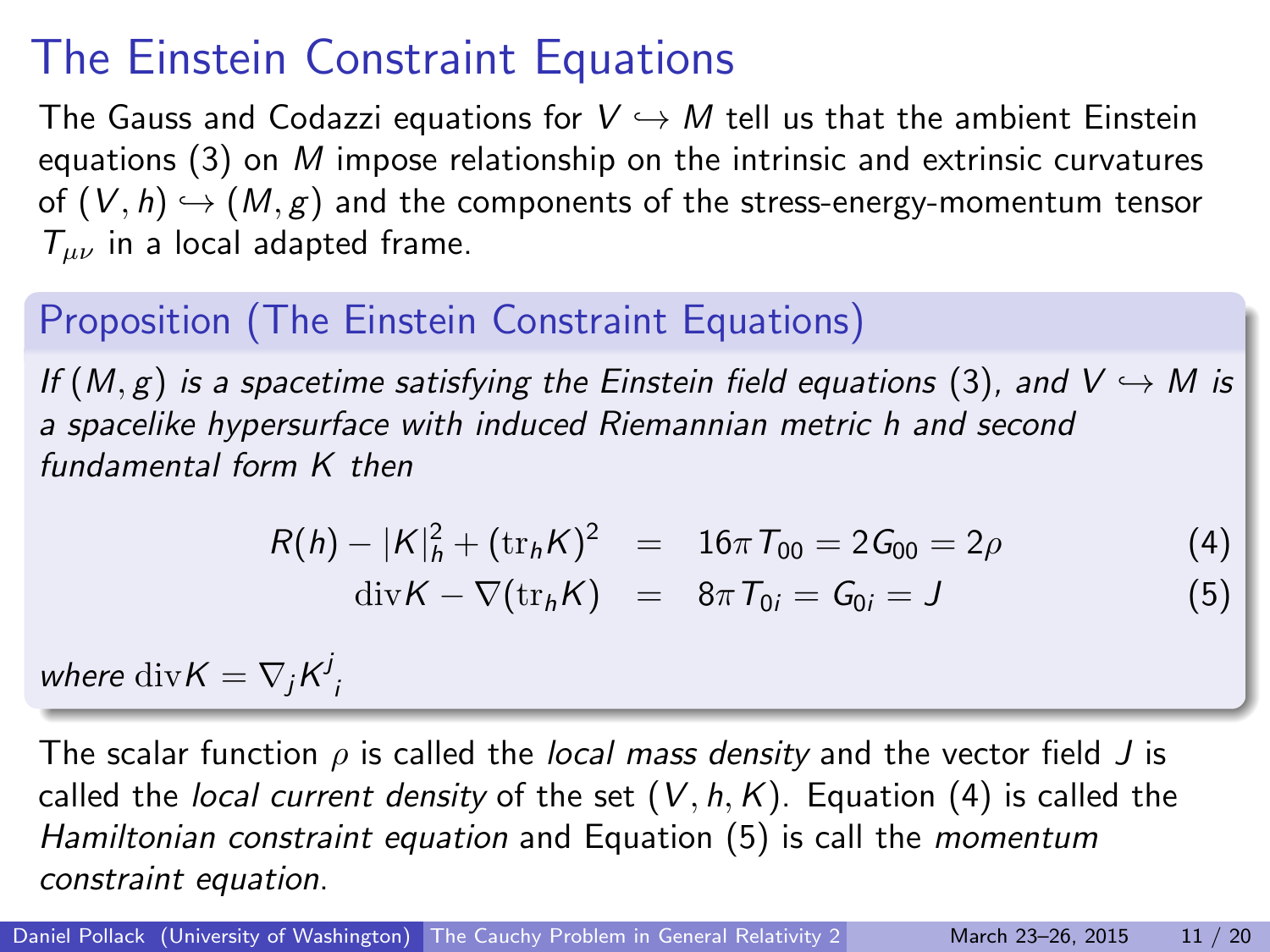## Wave Equations

For a scalar function  $\phi$  on a spacetime  $(M, g)$  we define the wave operator associated to the metric  $g$  to be the linear operator given by the trace of the Hessian:

$$
\begin{array}{lcl} \Box_g \phi & \equiv & \nabla_\mu \nabla^\mu \phi \\ & = & \dfrac{1}{\sqrt{-{\rm det}g_{\alpha\beta}}} \partial_\mu (\sqrt{-{\rm det}g_{\alpha\beta}} \, g^{\mu\nu} \partial_\nu \phi ). \end{array}
$$

We will make use of the following result

#### Theorem

Given an open set  $U \in V$  and smooth functions  $f_1, f_2$  on U, there exists a unique smooth solution  $\phi$  defined on  $D(U)$  for the problem

$$
\Box g \phi = 0, \qquad \phi|_{U} = f_1, \qquad \frac{\partial \phi}{\partial t}|_{U} = f_2.
$$

We will will actually make use of a non-trivial generalization of this result, namely that we have existence and uniqueness for solutions of a class of second order quasi-linear hyperbolic equations.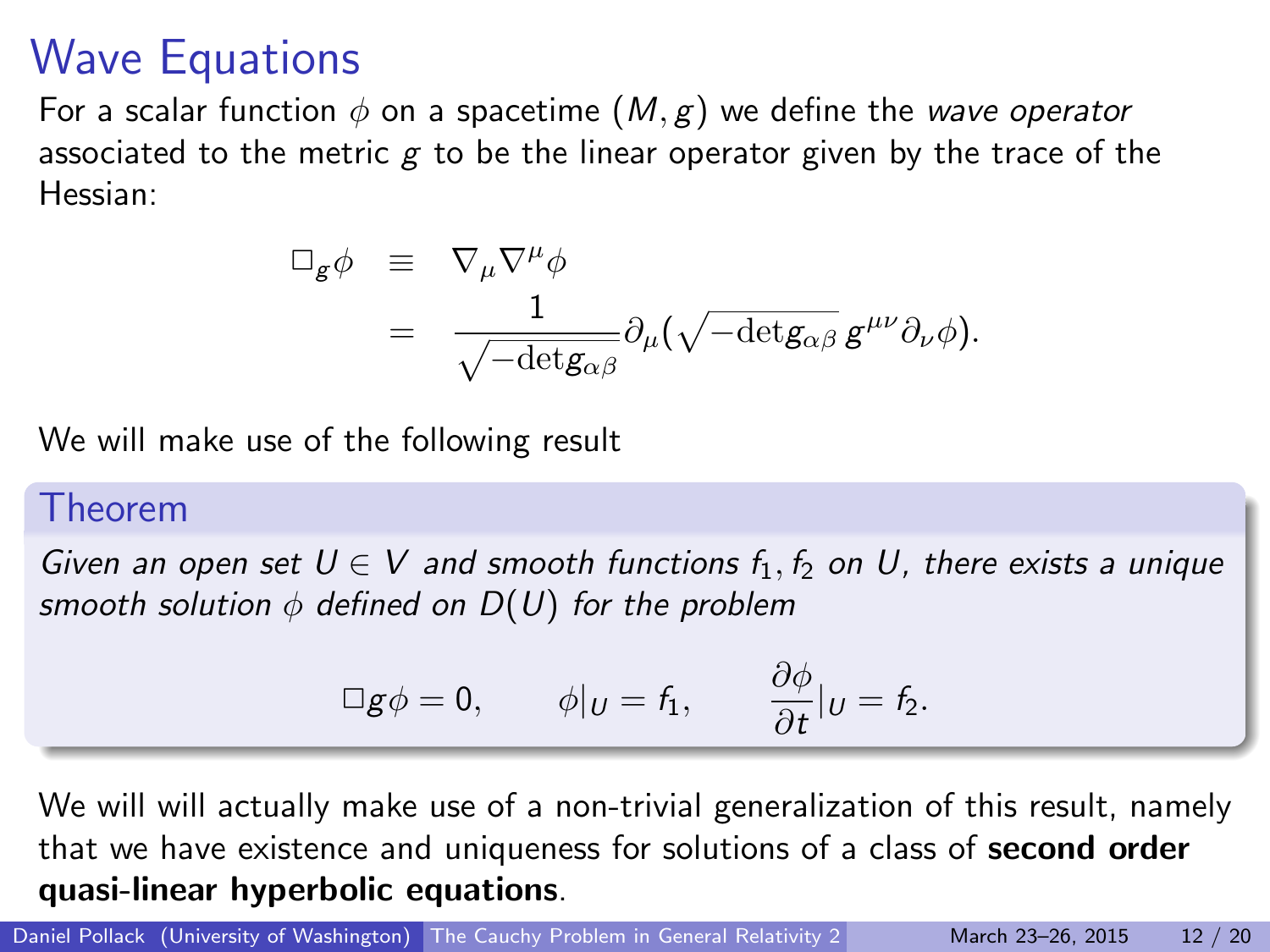## Wave Coordinates

The idea is that, despite the fact the the vacuum Einstein equations are not hyperbolic, we can identify a portion of the top order part of the operator which looks like the wave operator applied to the metric.

For the moment suppose that we already know the metric  $g$  in a spacetime neighborhood  $O(V)$  of a spacelike hypersurface V. We introduce "wave" or "harmonic" coordinates  $\{x^{\alpha}\}$  by setting

$$
H^{\alpha} \equiv \Box_{g} x^{\alpha} = 0 \qquad \text{in} \qquad \mathcal{O}(V)
$$

$$
x^0 = 0
$$
,  $x^i = \bar{x}^i$ , and  $\frac{\partial x^\alpha}{\partial t} = 0$  on V

(Greek letters vary among spacetime indices, Roman letters are used for spatial indices only, with 0 being the "time" coordinate.)

By specifying a coordinate system we have a good chance of "breaking" the Guage symmetry imposed by the diffeomorphism invariance of the geometric equations. However this is only useful if (1) the new equation takes a form that can be analyzed in these coordinates, and (2) we have a way of propagating a set of coordinates off of the initial spacelike hypersurface  $V$  so that they are indeed harmonic relative to the evolved metric (which is **not** known a priori!). The remarkable fact is that both of these conditions are indeed satisfied.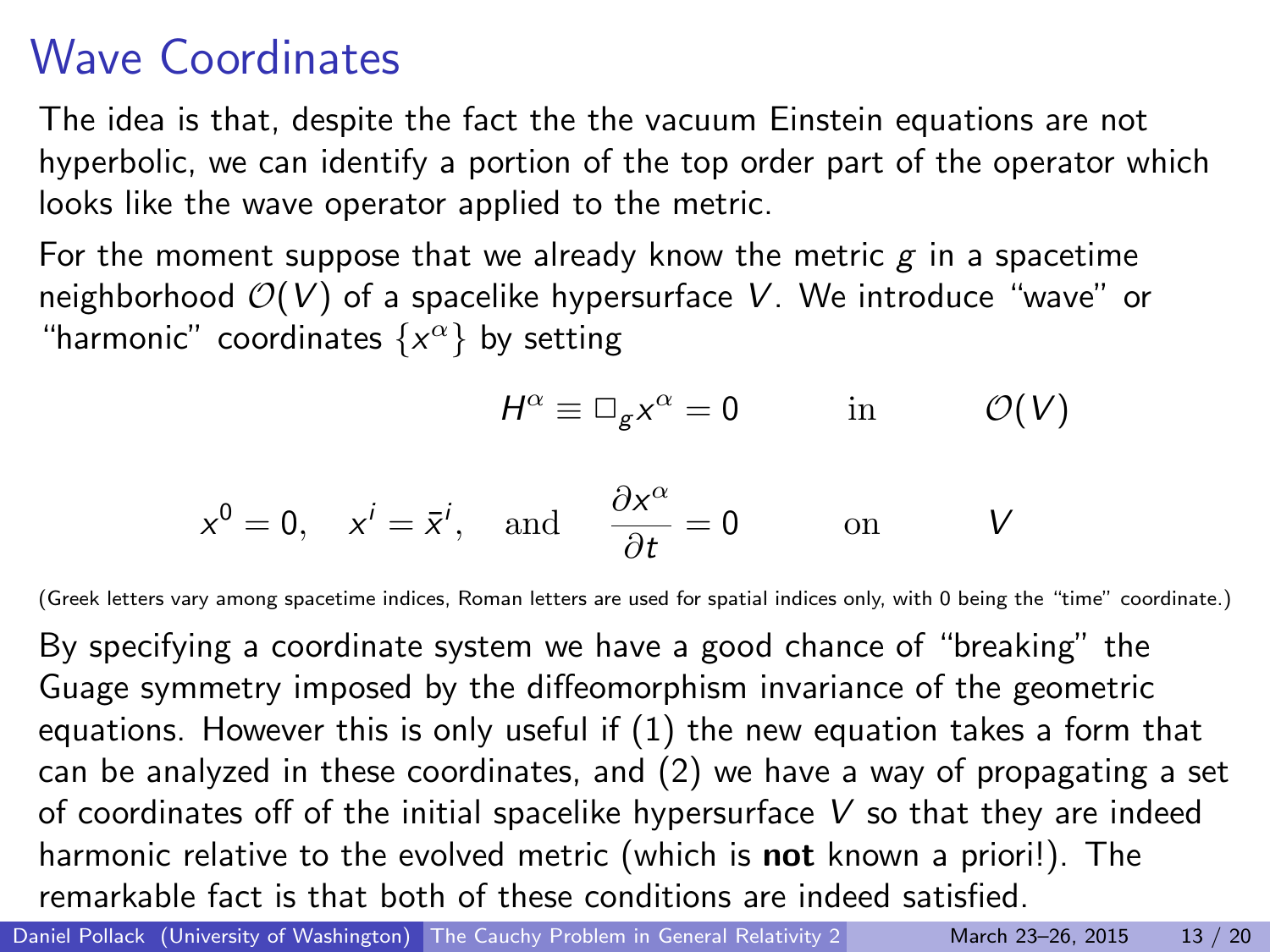#### The Reduced Einstein Equations

The reason this is useful is that one can show that the Ricci curvature can be written as

$$
R_{\alpha\beta} = R_{\alpha\beta}^H - H_{(\alpha,\beta)}
$$
 (6)

where

$$
R_{\alpha\beta}^H = -\frac{1}{2}g^{\gamma\delta}g_{\alpha\beta,\gamma\delta} + Q(g,\partial g)
$$
  
= 
$$
-\frac{1}{2}\Box_g g_{\alpha\beta} + Q(g,\partial g)
$$

is the "harmonic" part and  $H_{(\alpha,\beta)}$  vanishes in wave coordinates.

The reduced vacuum Einstein Equations are

$$
R_{\alpha\beta}^H=0.
$$

This is a second order quasi-linear hyperbolic system for the metric  $g$ , so we can solve this provided we specify Cauchy data

$$
g_{\alpha\beta}
$$
 and  $\frac{\partial g_{\alpha\beta}}{\partial t}$  on V.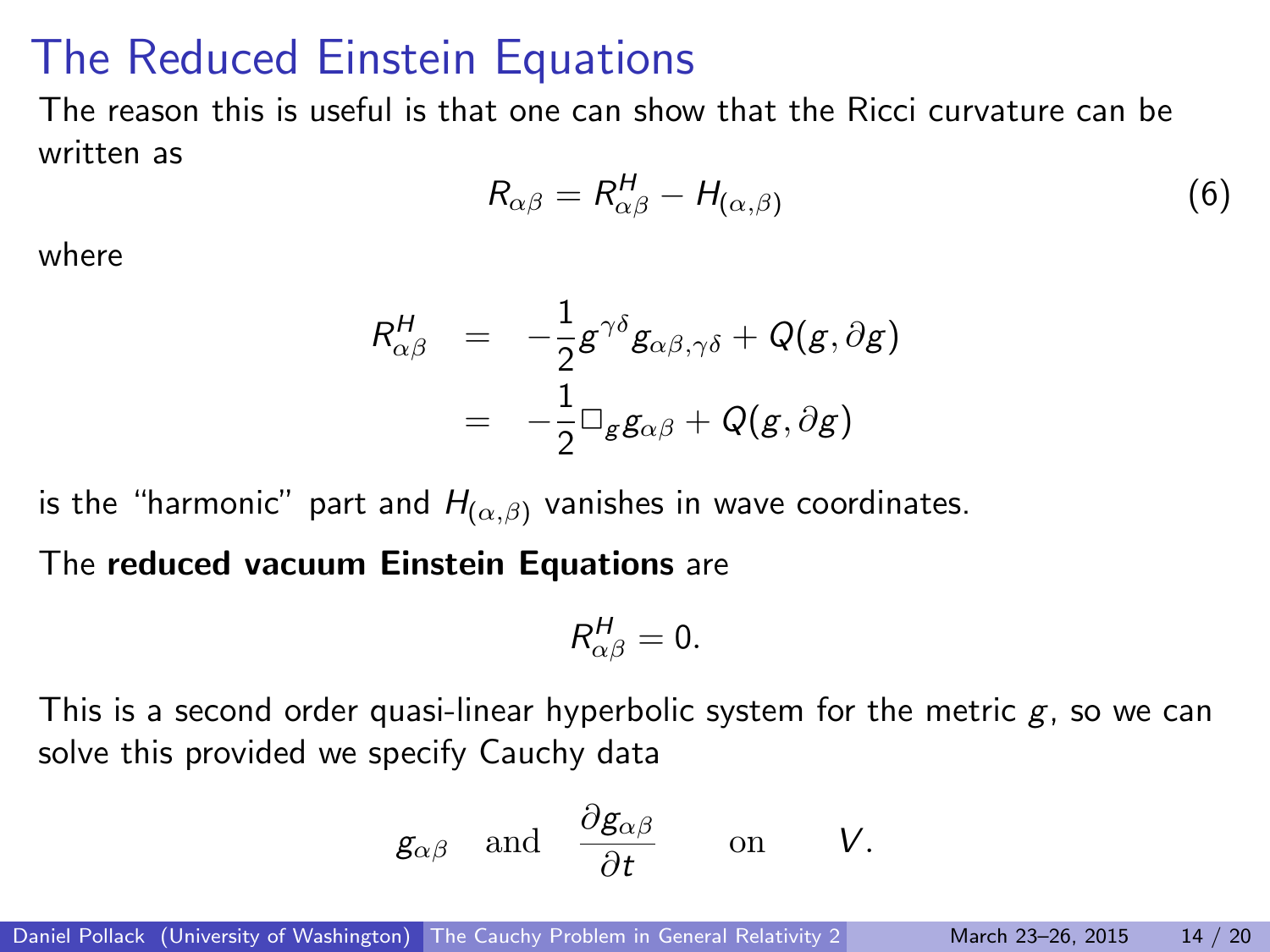# The Initial Data Set

#### **Definition**

An initial data set for the  $(n + 1)$ -dim'l vacuum Einstein Equations is a set  $(V, h, K)$  where  $(V, h)$  is an n-dim'l Riemannian manifold and K is a symmetric  $(0, 2)$  tensor on V.

We need to define the Cauchy data for the reduced Einstein equations from a given initial data set as above. First define

$$
g_{\alpha\beta}=\left(\begin{array}{cc}-1&0\\0&h_{ij}\end{array}\right)\qquad\text{at}\qquad t=0
$$

This forces (recall the lapse and shift discussion)

$$
\frac{\partial g_{ij}}{\partial t}=2K_{ij}\qquad\text{at}\qquad t=0.
$$

We are still free to choose  $\frac{\partial g_{0\beta}}{\partial t}$ . We will do this so that

$$
H_{\alpha} = 0 \quad \text{initially on} \quad V.
$$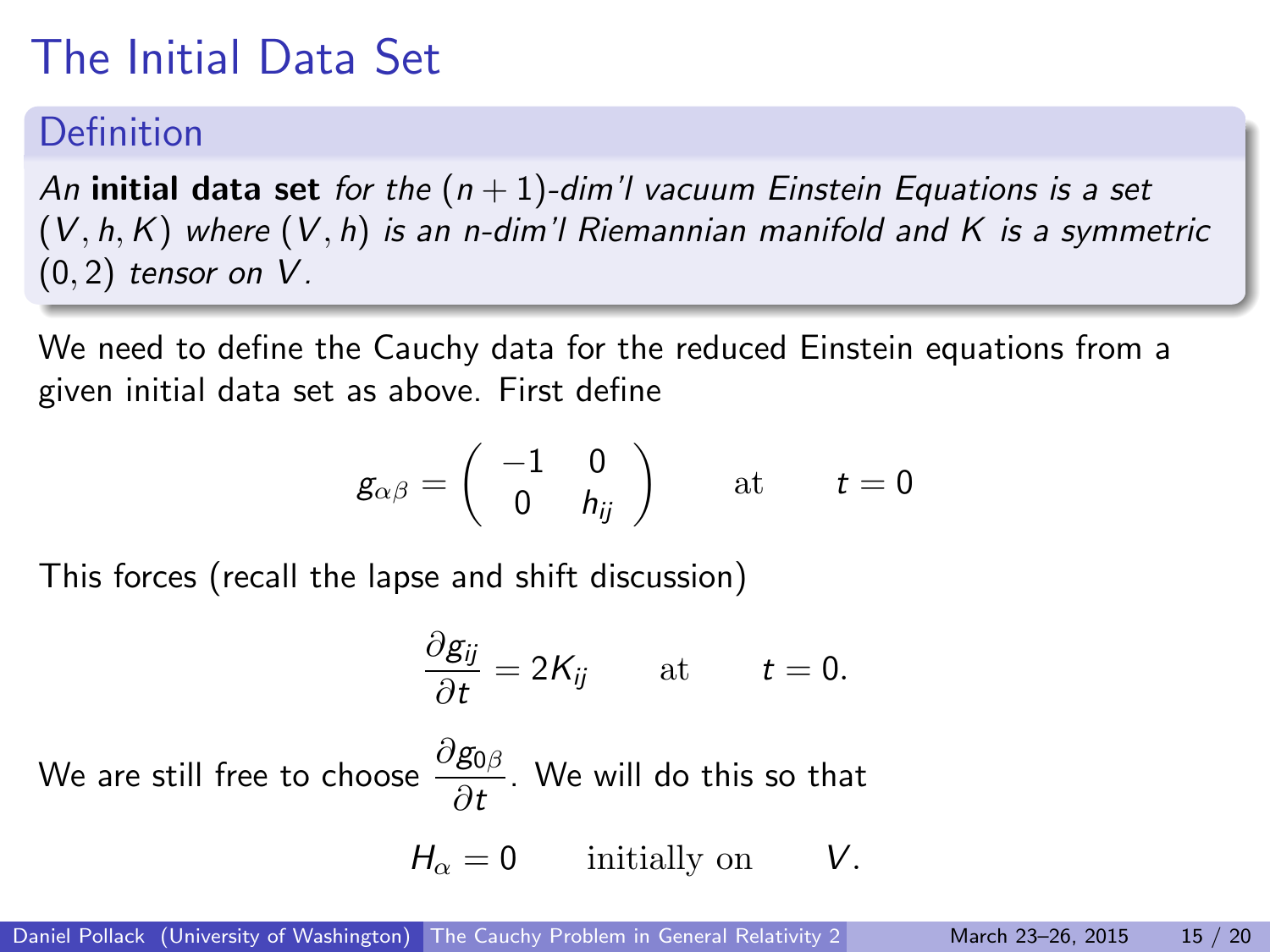#### Propogating the wave coordinates

We have not yet made use of the vacuum constraint equations!

The contracted second Bianchi identity implies that the Einstein tensor is divergence free

$$
\nabla^{\beta}G_{\alpha\beta}=0.
$$

This implies an evolution equation for  $H^\alpha$ 

<span id="page-15-0"></span>
$$
\Box_{g} H_{\alpha} + \text{l.o.t.} = 0 \tag{7}
$$

where l.o.t. indicates a collection of lower order terms which are linear in  $H_{\alpha}$ .

Since we have choosen  $\frac{\partial g_{0\beta}}{\partial t}$  so that  $H_{\alpha}=0$  initially, if we can also insure that  $\partial H_\alpha$  $\frac{\partial u}{\partial t} = 0$ , then by uniqueness for solutions to [\(7\)](#page-15-0), we must have

$$
H_{\alpha}\equiv 0\qquad\text{on}\qquad\mathcal{O}(V).
$$

This implies that the solution to the reduced Einstein equations is actually a solution to the full geometric vacuum Einstein equations

$$
Ric(g)=0.
$$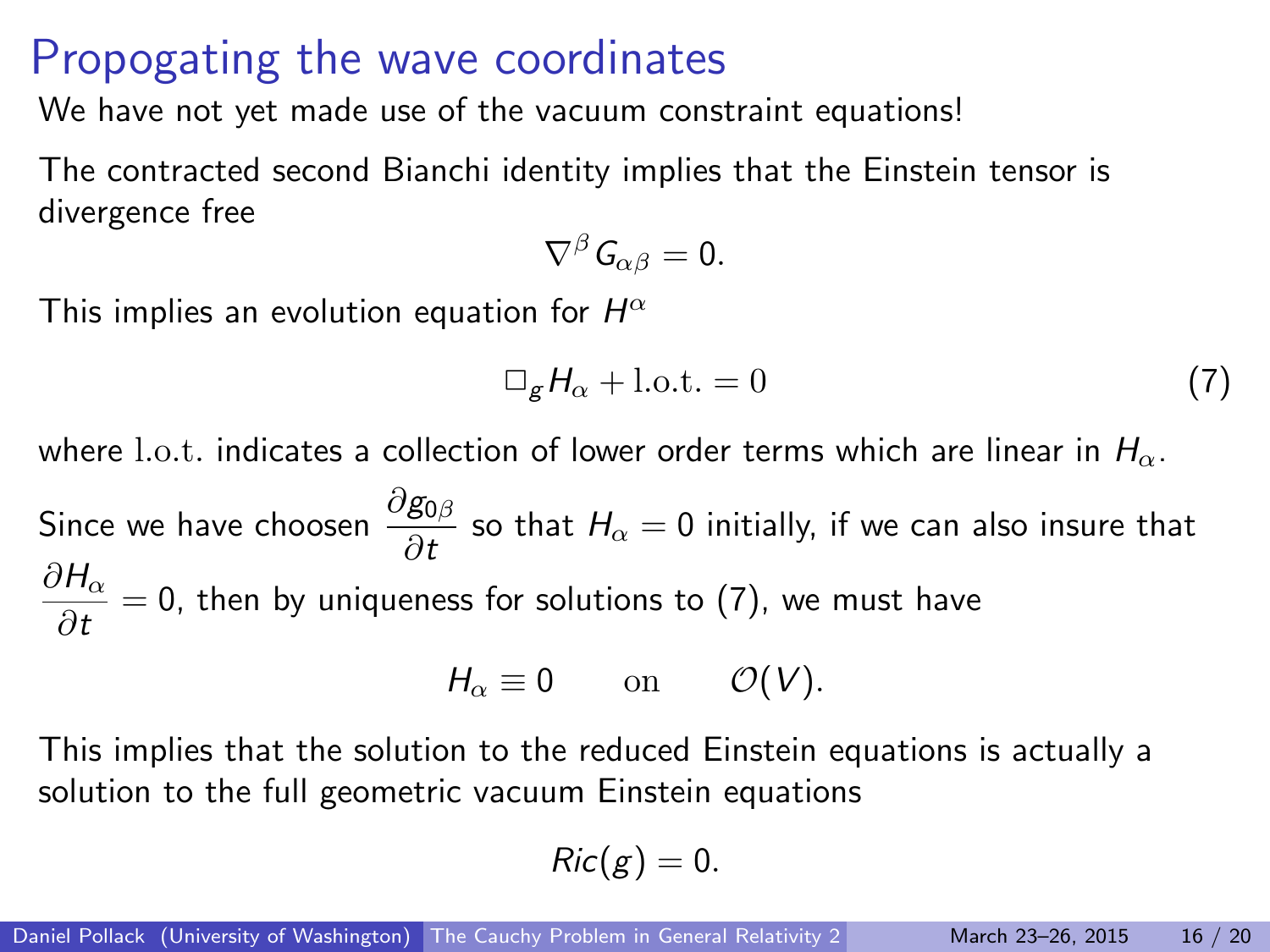## Completing the argument: the role of the constraint equations

#### Proposition

The vacuum constraint equations for  $(V, h, K)$  imply that

$$
\frac{\partial H_{\alpha}}{\partial t}=0.
$$

Sketch of Proof: The momentum constraint equation says

$$
G_{0i} = \mathrm{div} K - \nabla (\mathrm{tr}_h K) = 0
$$

This implies that

$$
-\frac{1}{2}H_{0,i}-\frac{1}{2}\frac{\partial H_i}{\partial t}=0.
$$

However we have  $H_{0,i} = 0$  on V so that

$$
\frac{\partial H_i}{\partial t} = 0 \quad \text{for} \quad i = 1, \dots n.
$$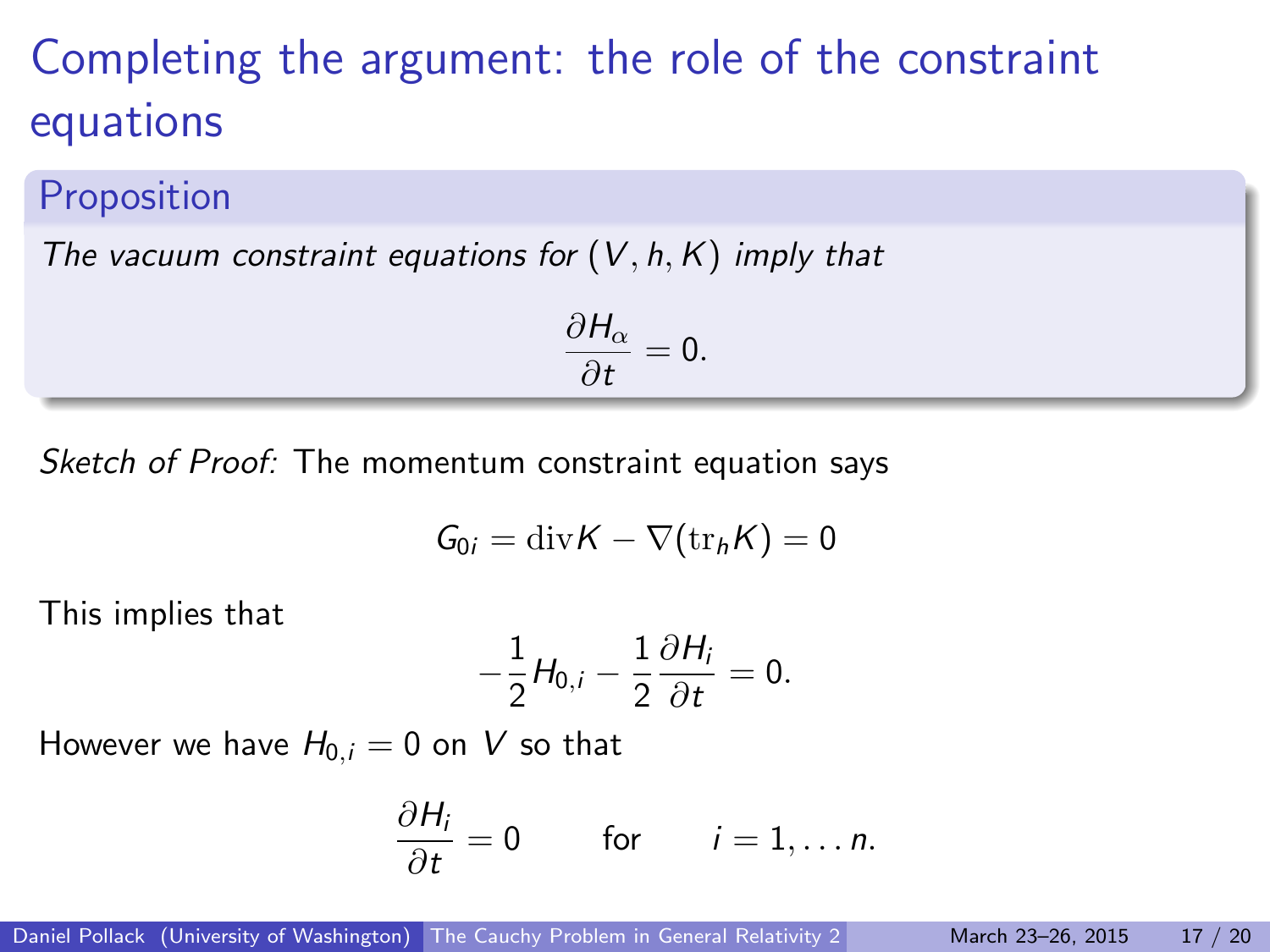# Completing the argument: the role of the constraint equations (cont.)

The Hamiltonian constraint equation gives

$$
G_{00}=R(h)-|K|_h^2+(\mathrm{tr}_h K)^2=0
$$

and this shows that

$$
G_{00} = -\frac{\partial H_0}{\partial t} - \frac{1}{2} \frac{\partial H_0}{\partial t} g_{00}
$$
  
= 
$$
-\frac{\partial H_0}{\partial t} + \frac{1}{2} \frac{\partial H_0}{\partial t}
$$
  
= 
$$
-\frac{\partial H_0}{\partial t} = 0
$$

as desired. Therefore  $\displaystyle\frac{\partial H_{\alpha}}{\partial t}=0$  so that  $H_{\alpha}\equiv 0$  on  $\mathcal{O}(V)$ . i.e. the coordinates we obtain are actually wave coordinates for the spacetime metric evolved from h on V by solving the reduced Einstein equations. This metric therefore satisfies the vacuum Einstein equations.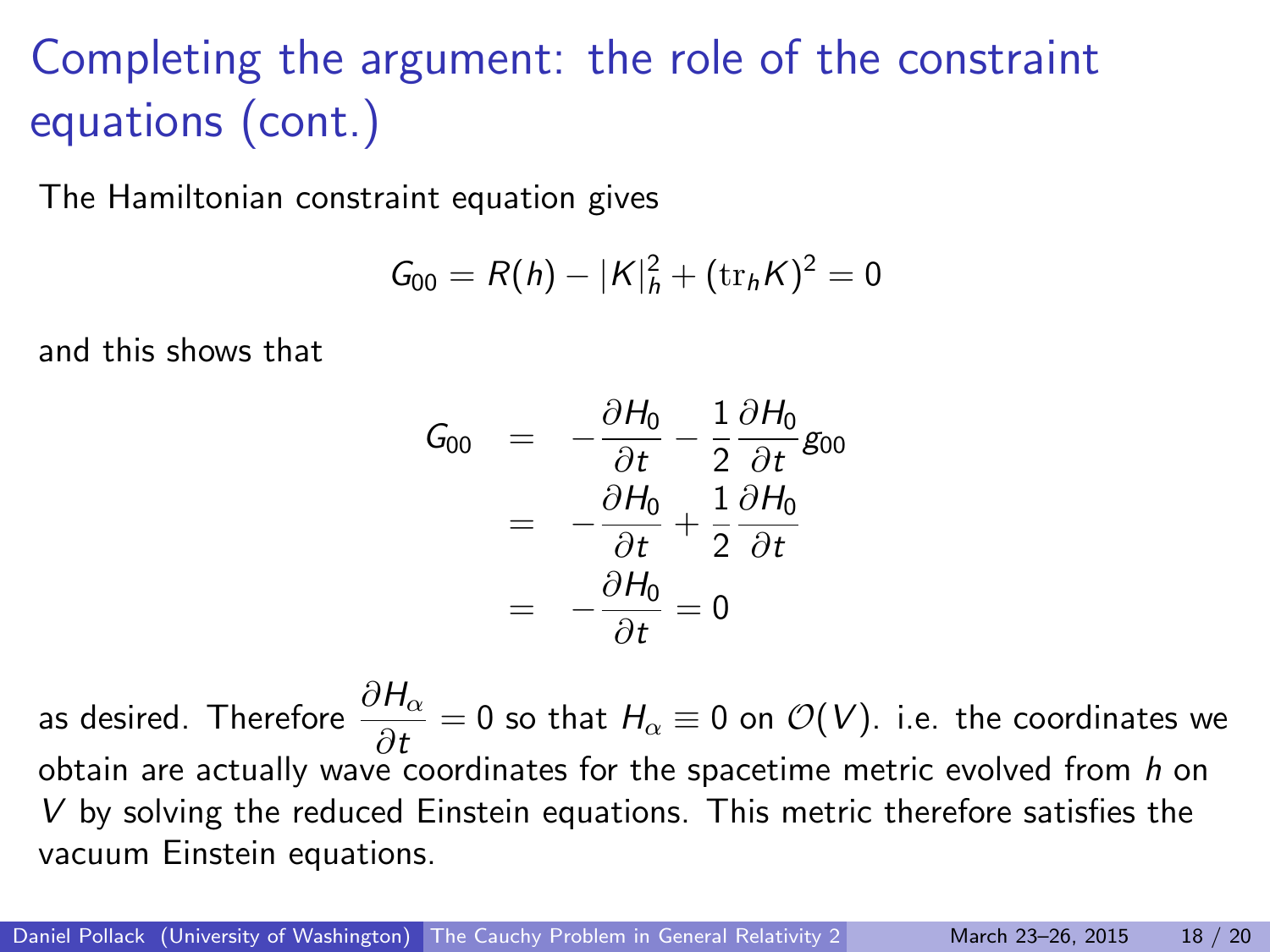## Initial data and local well posedness

In 1952, Yvonne Choquet-Bruhat established the existence of a local in time solution of the vacuum Einstein equations,  $Ric(g) = 0$ .

The constraint equations, together with the second Bianchi identity, ensures that the wave coordinate gauge is evolved in time as one solves the reduced Einstein equations, yielding a solution of the full geometric equations.

#### Theorem (Choquet-Bruhat 1952)

Given an initial data set  $(V; h, K)$  satisfying the vacuum constraint equations there exists a spacetime  $(M, g)$  satisfying the vacuum Einstein equations  $Ric(g) = 0$  where  $V \hookrightarrow M$  is a spacelike surface with induced metric h and second fundamental form K.

This is a local existence result. Nothing is claim about the "size" of  $(M, g)$  (one thinks of it simply as a "thickening of  $(V, h)$  into a small spacetime neighborhood). One would like a more global solution.